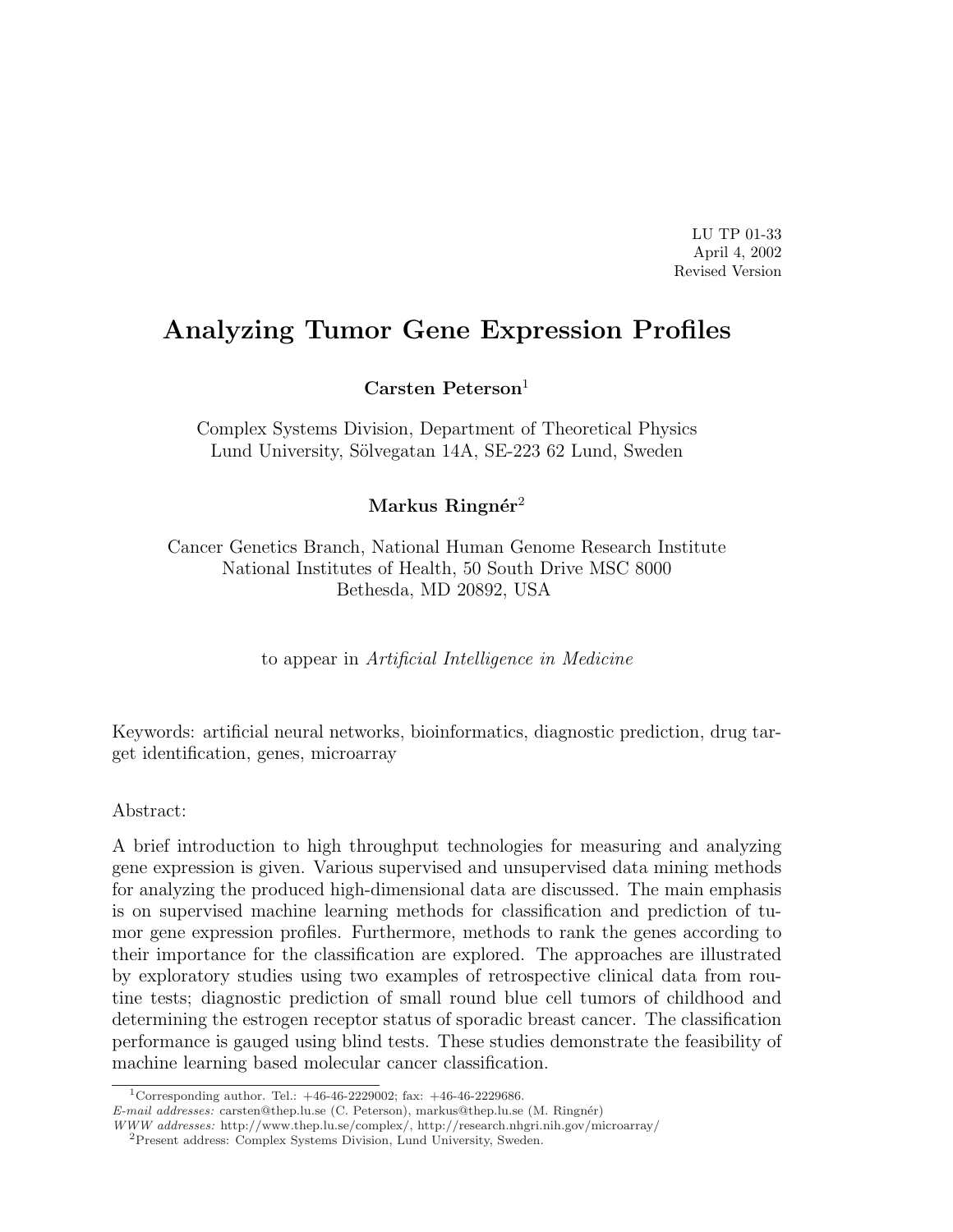## 1 Introduction

As the sequencing and gene annotation projects of entire genomes of many species are headed towards completion (see e.g. [13]), massive mapping efforts in biology are now focused on how the genes interact.

The molecular interactions of genes and gene products underlie fundamental questions of biology. Genetic interactions are, for example, central to the understanding of molecular structure and function, cellular metabolism, development of cells and tissues, and response of organisms to their environments. If such interaction patterns can be measured for various kinds of tissues and the corresponding data can be interpreted, potential clinical benefits are obvious and novel tools for diagnostics, identification of candidate drug targets, and predictions of drug effectiveness for  $e.g.$ cancer diseases will emerge.

Measuring which genes and gene products are active can be done on two levels. Since genes are composed of a given alphabet  $(A, T, C, G)$  with fixed pairing properties A-T and C-G, probes can be constructed that attract gene transcripts extracted from cell tissues and cultures. Using such probes, one can obtain a fingerprint of the gene expression activity in a macroscopic sample. Microarrays are one such tool that allows for the study of expression of thousands of genes simultaneously. For proteins, no obvious such probe technique exists. Rather, one has here to rely upon 2D gel measurements, which in general are quite noisy.

Microarrays can be constructed using gene sequences or their complimentary DNA (cDNA arrays) [24], oligonucleotides synthesized in situ (DNA chips) [19], or genomic sequences [21]. In what follows we limit ourselves to the analysis of gene expression measurements obtained using microarrays with small spots of DNA fixed to glass slides. The cDNA spots are typically 200 microns or less in size, with each slide containing 5000-50000 spots. Levels of gene expression are measured using a preparation of fluorescently labeled tissue RNA (copies of DNA), together with reference RNA labeled with a different fluorochrome, hybridized onto the slides. Typically when data are presented, the fluorescent intensity from the tissue is pseudo-colored red and the intensity from the reference green, and the logarithmic ratio of background corrected red and green intensities for each gene (spot) is subject to analysis (see Fig. 1). Part of a cDNA microarray image is shown in Fig. 2. There exist two major designs of microarray experiments; time series and static ones. In time series experiments, which for many experimental systems are confined to laboratory cell culture experiments (cell-lines), each slide corresponds to a measured time point. In clinical applications, which is of most relevance here, each slide corresponds to a tissue or blood sample, e.g. a biopsy. In terms of analysis objectives, in the latter case one aims at relating the measured gene expression to phenotypes, such as diagnosis or drug resistance and in this process determine the most important genes for the questions posed. The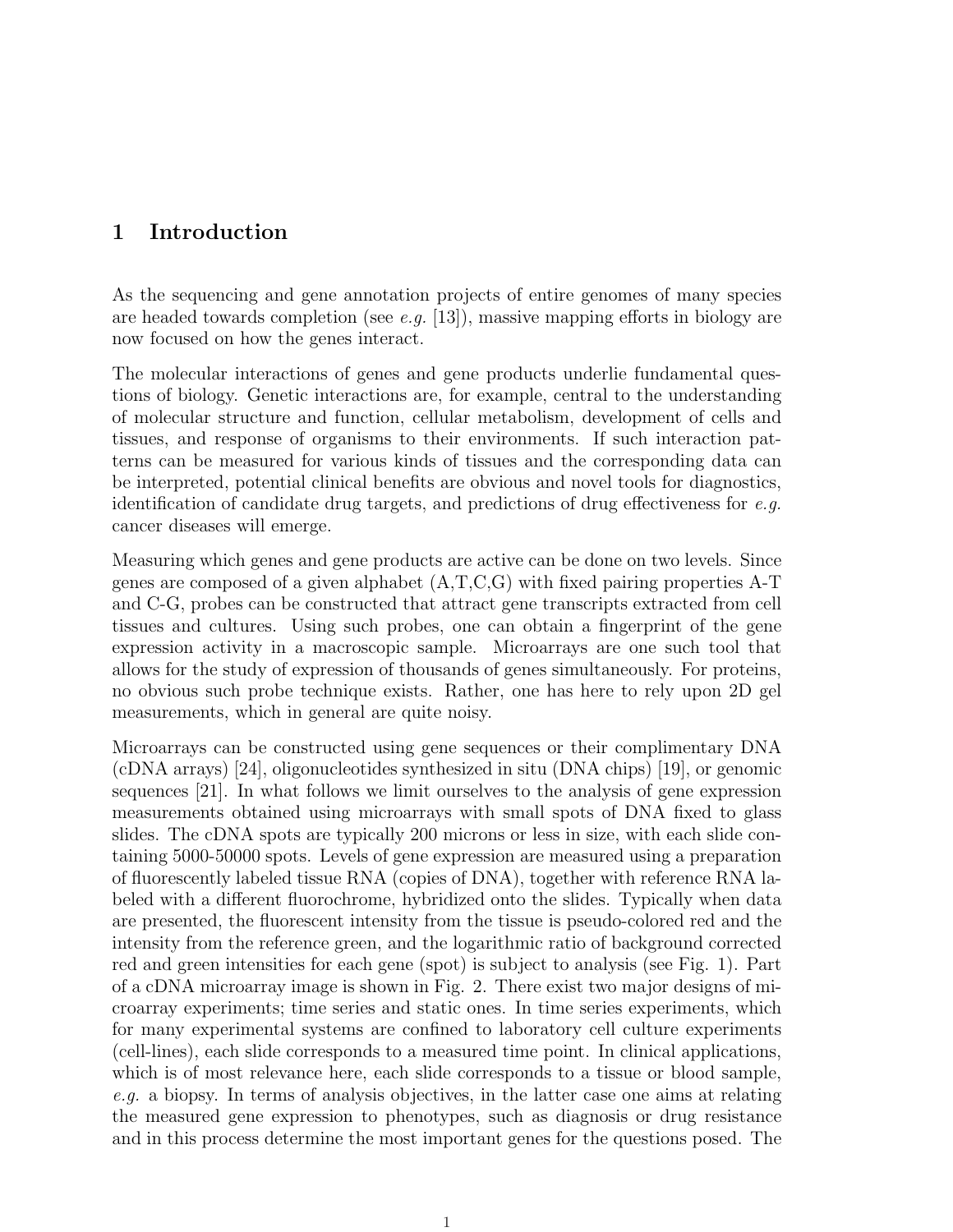data mining tools employed range from various clustering techniques to supervised learning schemes.

This paper is not intended as a comprehensive review (for a mini-review see e.g. [22]). Rather, we very briefly go through the most common methods employed in microarray analysis and then deal with two applications in some detail. The paper is organized as follows. In Section 2 we list the toolboxes with emphasis on a combined multilayer perceptron approach with a principal component analysis preprocessor. Case studies using this perceptron approach, diagnostic prediction of small round blue cell tumors of childhood [16] and determination of estrogen receptor status [10], are presented in Section 3 and a summary and outlook can be found in Section 4.

## 2 Analysis Tools

## 2.1 Preprocessing

Prior to applying any data mining processing, one needs to assess, and if necessary correct for, the quality of the data. The simplest and most straightforward preprocessing strategy is to apply cuts on intensities and spot areas (see [5] for a thorough discussion). However, such procedures might remove genes that have low quality measurements for a few samples only, which has unwanted consequences on the entire data set. Remedies for this would involve missing value algorithms, which could be quite elaborate and include user-specific choices and parameters (for a discussion on this see [28]).

More profound and sophisticated corrections for noise have been suggested [14]. Here the signals are decomposed into biological plus other effects, where the latter are modeled and the model is fitted to the data. With relatively few data points  $(O(100))$ experiments), as compared to the number of measured genes, this could be dangerous and one might distort or loose the relevant biological signal. In cases, where supervised learning is used for the analysis, one might take a more pragmatic attitude and assume that the calibrated feature models (e.g. multilayer perceptrons (MLP)) implicitly corrects for features that are not related to the relevant biology, but present in the data.

## 2.2 Clustering and Dimensionality Reduction

Before discussing the algorithms used in the main theme of this review (supervised ones), we briefly list some clustering and dimensional reduction schemes that have proven to be useful in the cDNA microarray analysis context.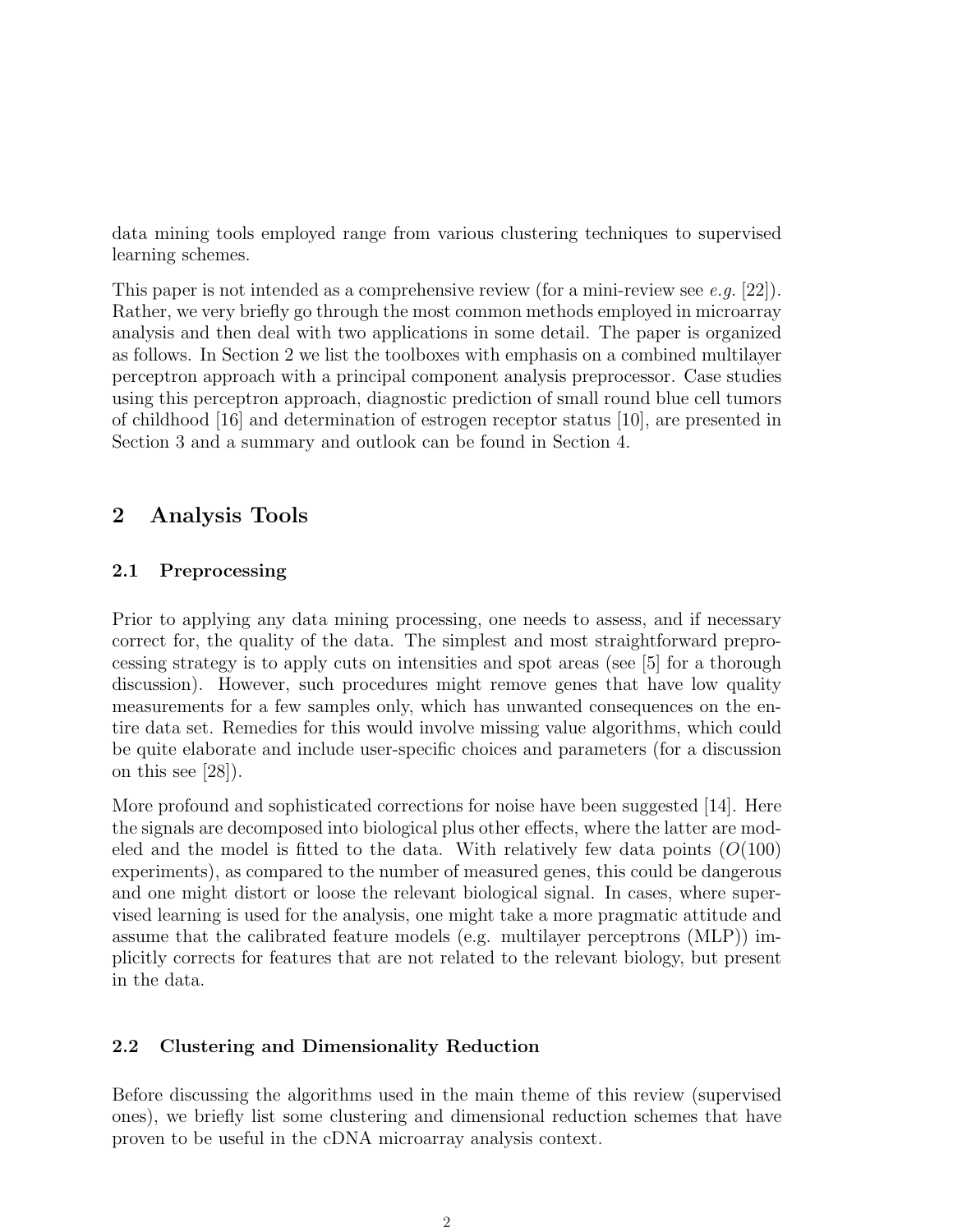- **Hierarchical clustering.** This method is commonly used for pairwise clustering in gene expression space. For example, to reveal sample closeness for static data [20], or to cluster genes with similar behavior in time course experiments [7], thereby zeroing in on groups of functionally related genes.
- Both K-means clustering [27] and self-organizing networks [26] have been used extensively in similar situations.
- **Reshuffling** [2] is an interesting novel clustering variant, which renumbers data according to similarity from a global standpoint. Here one does not cluster the data into groups but rather renumbers the data points such that similar features appear adjacent in the ordering. This approach is suitable for time course data.
- Multidimensional scaling (MDS). This method, which is more aimed at qualitative displays than quantitative analysis, has been frequently used in expression analysis to display samples (see e.g. [15]). Briefly, one projects the high-dimensional data points of the different samples onto 2 or 3 dimensions, while preserving the distances in gene expression space between the samples as well as possible. It has also been extended to identify the genes most important for the separation of clusters [3].
- Principal component analysis (PCA). With this standard tool, one rotates gene space, such that the variance is dominated by as few linear combinations as possible. Not only can this be a good visualization tool when retaining the 2 or 3 leading directions, but in contrast to MDS an analytic form exists for the transformation. Hence, it can be used as a preprocessing tool [22]; in particular, for supervised learning [16] as will be discussed below.

## 2.3 Supervised Learning

When categorizing samples into known phenotypes, it is convenient to use supervised approaches. Typically, one then has two goals on the agenda:

- 1. Develop robust classifiers with validation procedures that successfully handle "blind test" data.
- 2. Identify the genes most important for the classification.

Hence, when investigating tissues two objectives are simultaneously achieved. One obtains a diagnostic/prognostic tool for the clinic at the same time as insights into the underlying molecular biology are gained.

Limiting the investigation to single gene dependencies, point 2 is easily done using e.g. the signal-to-noise statistic [9], where for each gene a classification weight is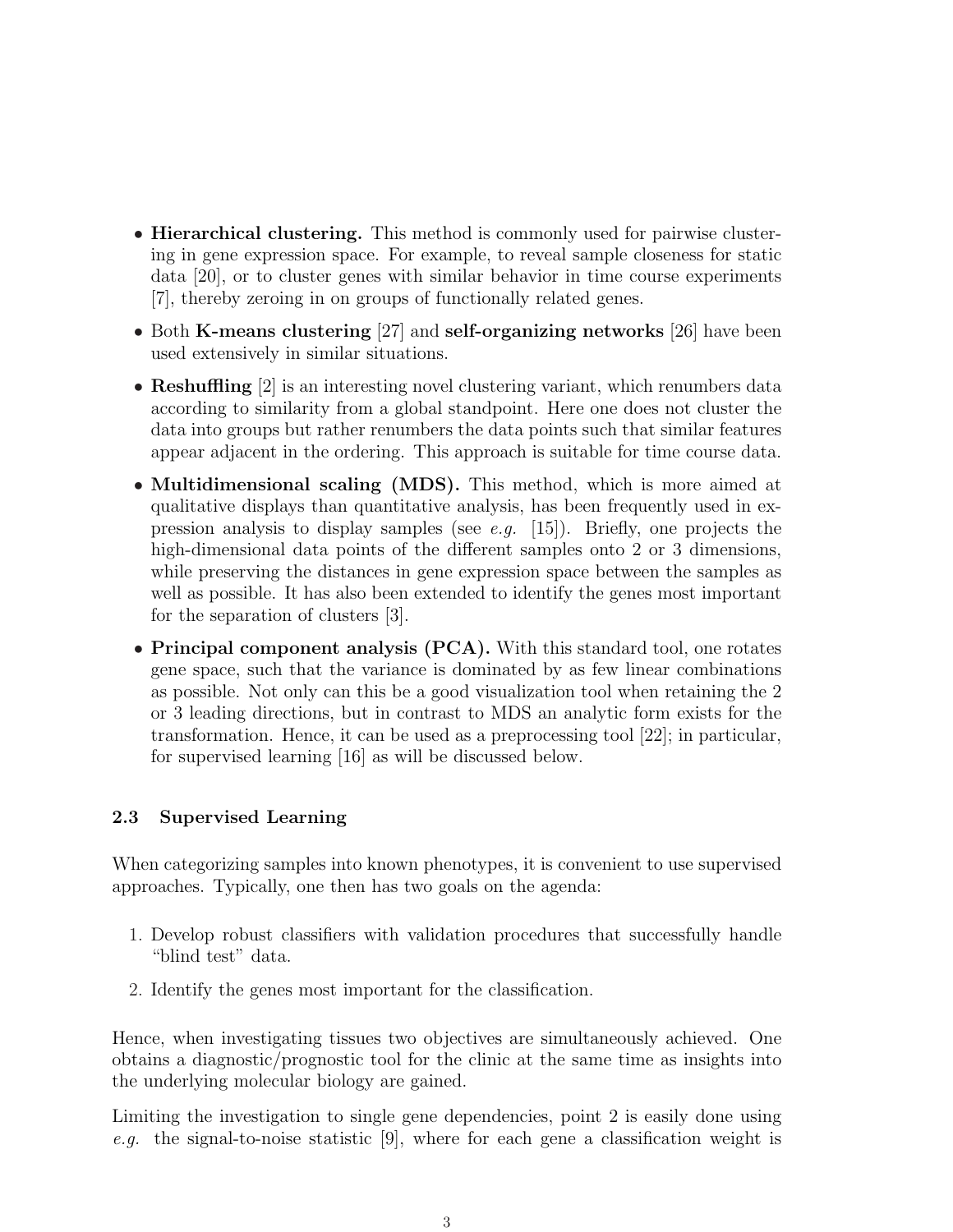computed. The corresponding  $P$  value, the probability that the obtained weight can be obtained by chance, is then readily computed using random permutation tests. In these tests, sample labels are randomly permuted and the weight for each gene is computed again. This random permutation of sample labels is performed many times to generate a weight distribution that could be expected under the assumption of random gene expression. The weight values for the actual classification are then assigned P values based on the weight distribution from the random permutations.

For supervised learning that include collective effects among genes, one can pursue two different paths; kernel methods, e.g. support vector machines (SVM) [4][8][23][25] and multilayer perceptrons (MLP) [10][16]. They both have their pros and cons. Since cDNA data is very high-dimensional, MLPs generally require some preprocessing to avoid over-fitting, which is not the case for SVMs. On the other hand, the results from MLPs allow for a straightforward probability interpretation and MLPs are more easily generalized to multi-class instances. In what follows, to exemplify the kind of results that can be achieved, we restrict ourselves to MLP methods.

## 2.4 Multilayer Perceptron (MLP) Models

We next lay out an MLP scheme that has proven to be powerful when classifying tumor cDNA data. In Section 3 two case studies will be discussed using this scheme.

Reducing the dimensionality. In cDNA microarray experiments the dimension of the data  $(N)$  is typically several orders of magnitude larger than the number of samples  $(M)$ . Hence, to allow for a supervised regression model with no overtraining, one needs to reduce the dimensionality of the samples. This can be done using PCA. Even though the formal dimension of the problem is given by the number of genes, the effective dimension is just one less than the number of samples. Hence the eigenvalue problem underlying PCA can be solved without diagonalizing  $N \times$ N covariance matrices by using singular value decomposition. Thus each sample is represented by  $M$  numbers, which are the results from projection of the gene expressions using the M PCA eigenvectors with non-zero eigenvalues. One then keeps the  $O(10)$  dominant (corresponding to the largest eigenvalues) projections to represent the expression data. A potential risk when using PCA on relatively few data points is that components might be singled out due to strong noise in the data or to signals not related to the sample categories of interest. Provided the final performance of the method is gauged by an independent test set, one might as an alternative select, by trial-and-error, the most important PCA components.

Architectures and calibration. Simple single hidden layer architectures are in general used with summed square error Langevin updating. The calibrations are monitored both for the training set and a validation set. The latter is not used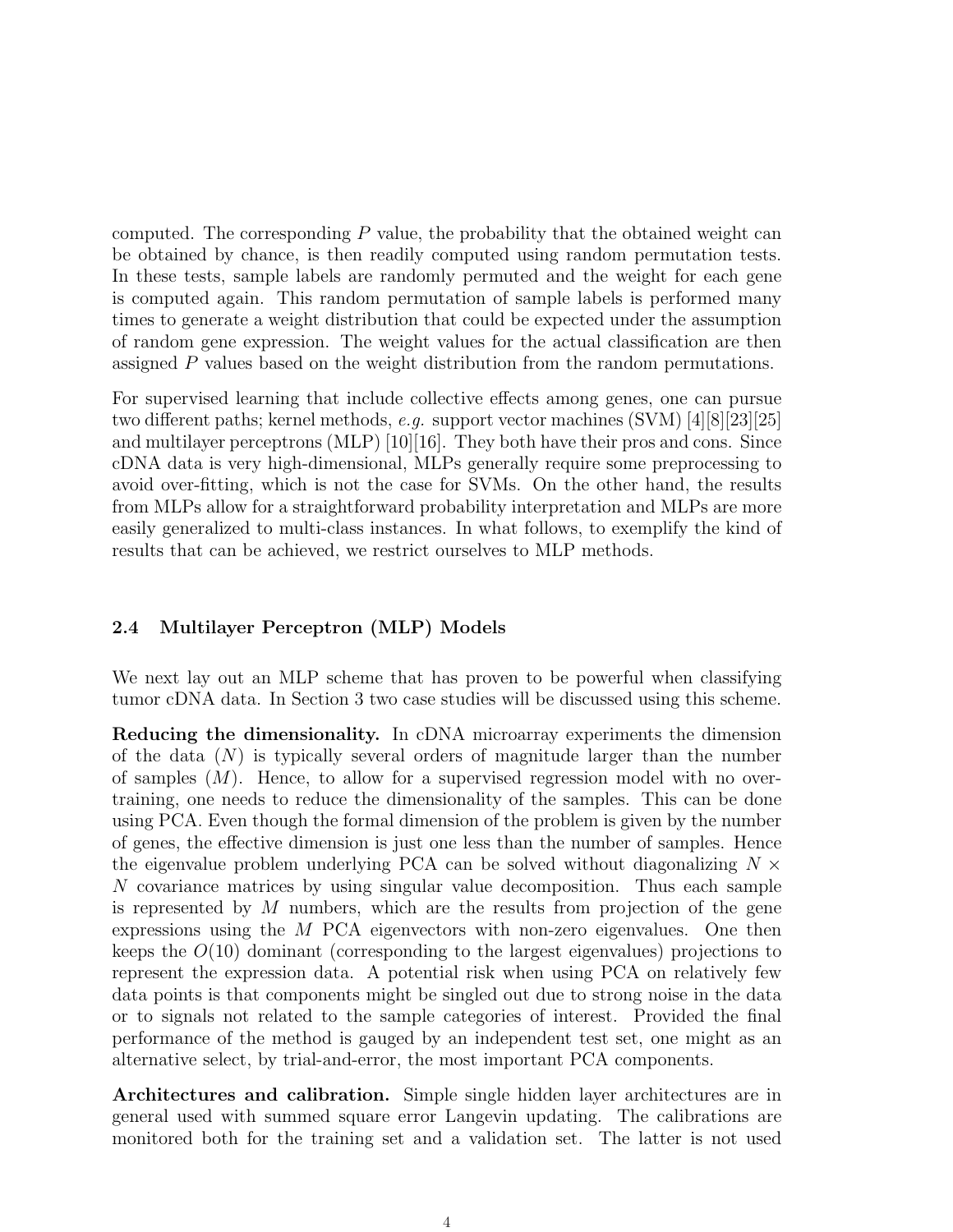for training but for optimizing architecture and training parameters. The resulting weights for a completed training defines a "model". An independent test set is subsequently used to estimate the generalization performance of the model.

Cross-validation and ensemble of models. In order to validate the results, 3-fold cross validation is used. Furthermore, the learning procedure is repeated  $L$  times, each with a different random partitioning of the samples into training and validation sets. The training is monitored by measuring the committee output  $(3 \times L \text{ models})$ of each data point when it appears in the validation set (*i.e.*  $L$  models are used).

**Sensitivity analysis.** The sensitivity  $S_k$  of the classification upon different genes  $(k)$ is determined by the absolute value of the partial derivative of the outputs  $(o_i)$  with respect to the gene expressions  $(x_k)$  (see e.g. [18]), averaged over outputs, samples M and models.  $\overline{a}$  $\overline{a}$ 

$$
S_k \propto \sum_{i} \sum_{\text{samples models}} \left| \frac{\partial o_i}{\partial x_k} \right| \tag{1}
$$

A large sensitivity for a gene implies that changing the expression influences the output significantly. In this way the genes can be ranked. The term sensitivity here should not be confused with its usage in the context of classifier performance (see Sect. 3).

 $\alpha$ -values. An immediate question that arises is to what extent the rankings based upon  $S_k$  are statistically significant? By randomly permuting the class labels of the training data and performing all the steps above, including the sensitivity calculation, for each permutation, one can estimate the probability that a ranked gene would have a larger  $S_k$  by chance; the  $\alpha$ -value. In a parametric test, e.g. t-test, this corresponds to a  $P$  value. Similarly, one can obtain  $P$  values, corresponding to the probability that any gene has a larger  $S_k$  by chance. So far, with sample sizes around 50-100, it appears that 5000-10000 permutations suffice and that  $\alpha = 0.01$  is a reasonable cut for regarding a gene as significant for the classification.

#### 2.5 Class Discovery

Supervised learning approaches, such as SVMs and MLPs, to classify human disease states using patterns of gene expression are very promising and they can potentially have great impact on the classification of cancer. However, the advantage with supervised methods, that one can make use of previous knowledge about classes of disease states, restricts their usefulness to investigations where one has previous knowledge. They can in particular not be directly applied to finding new classes of cancer. Of note is that once new classes of cancer have been suggested by unsupervised class discovery methods they can be verified using supervised classification schemes. The field of class discovery based on gene expression patterns is still in an early stage and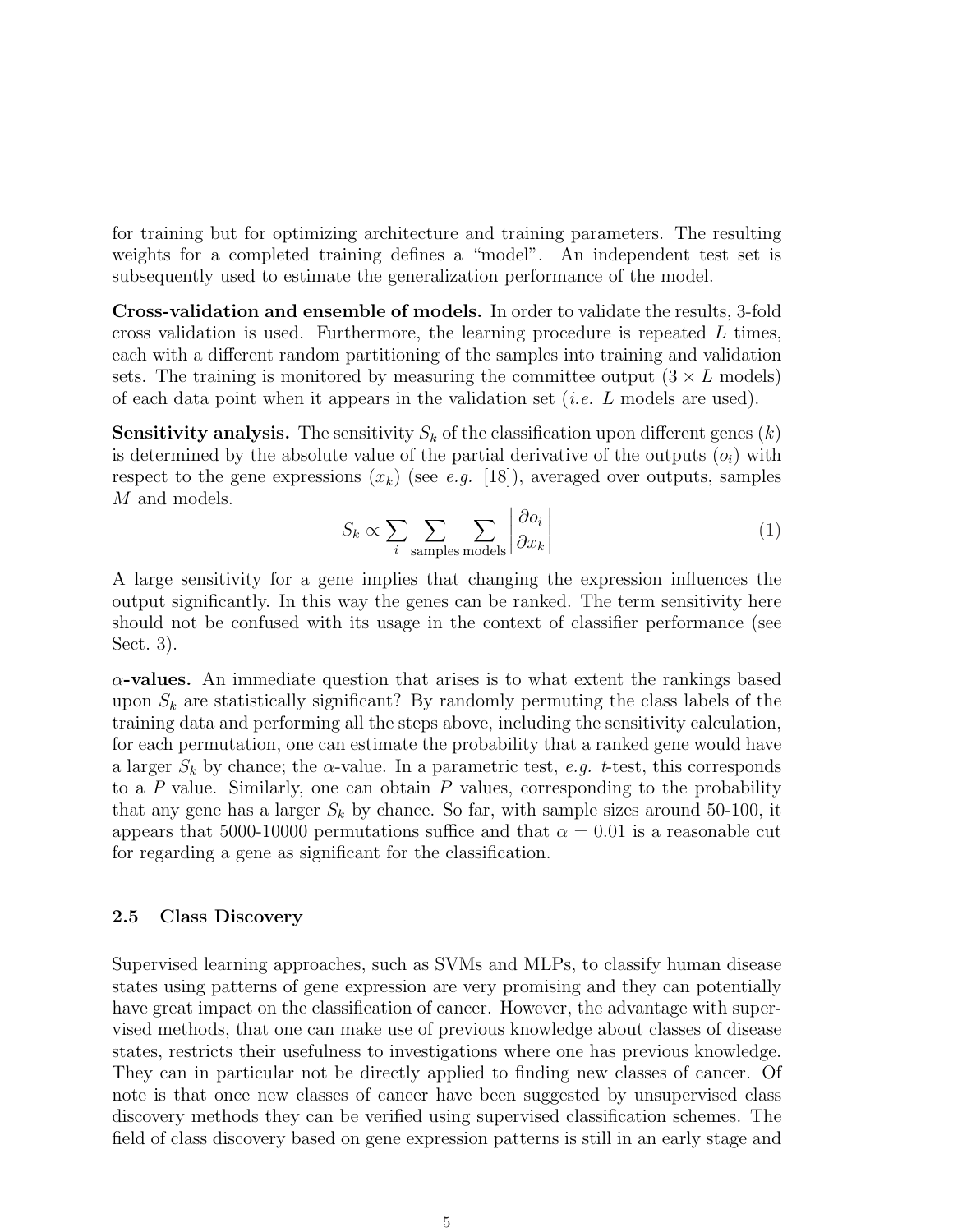great activity is directed towards developing methods for this application. That there typically is an overabundance of genes separating known classes can be exploited to discover classes in gene expression data, by seeking partitions of samples with an overabundance of differentially expressed genes [1]. A slightly simpler approach inspired by the method in [1] has been used to sub-classify familial breast cancer [12]. Briefly, for a given partition of samples into two classes (with  $n_1$  and  $n_2$  samples, respectively) a univariate discriminative weight is calculated for each gene using the signal-to-noise statistic [9]. Random permutation tests are then used as described above to generate a weight distribution that could be expected for two classes with  $n_1$  and  $n_2$  samples under the assumption of random gene expression. Candidate partitions of the data are scored with the number of statistically significant (e.g.  $P < 0.001$ ) weights, *i.e.* the number of genes significantly different in expression between samples in the two classes. A simulated annealing [17] scheme is used in which partitions are updated by changing the class of a randomly selected sample, to find the partition of samples into the two classes with the highest score. Gene expression analysis can in this way be used to subset families into more homogeneous groups prior to conventional genetic analysis, and may thereby potentially help in the search for novel breast cancer predisposing genes.

## 3 Case studies

Below we summarize the application of some of the tools described above on cDNA microarray data for two tumor classification problems. As mentioned above, using cDNA data for such problems has two goals; obtaining a reliable classifier and gaining knowledge about the genes most important for the separation. Many of the datasets used for published microarray results are publicly available. The small round blue cell tumor dataset discussed below is available through our webpages (http://www.thep.lu.se/complex and http://www.nhgri.nih.gov/DIR/microarray).

#### 3.1 Small Round Blue Cell Tumors of Childhood

The small round blue cell tumors (SRBCT) of childhood, including neuroblastoma (NB), rhabdomyosarcoma (RMS), Burkitt's lymphoma (BL) and the Ewing's family of tumors (EWS) exhibit similar appearance on routine histology. However, accurate diagnosis is essential since treatment options, response to therapy and prognosis depend strongly upon the diagnosis. These cancers are difficult to distinguish by light microscopy. Several conventional techniques are utilized in clinical practice to diagnose them. However, no single test exists that can precisely distinguish these cancers.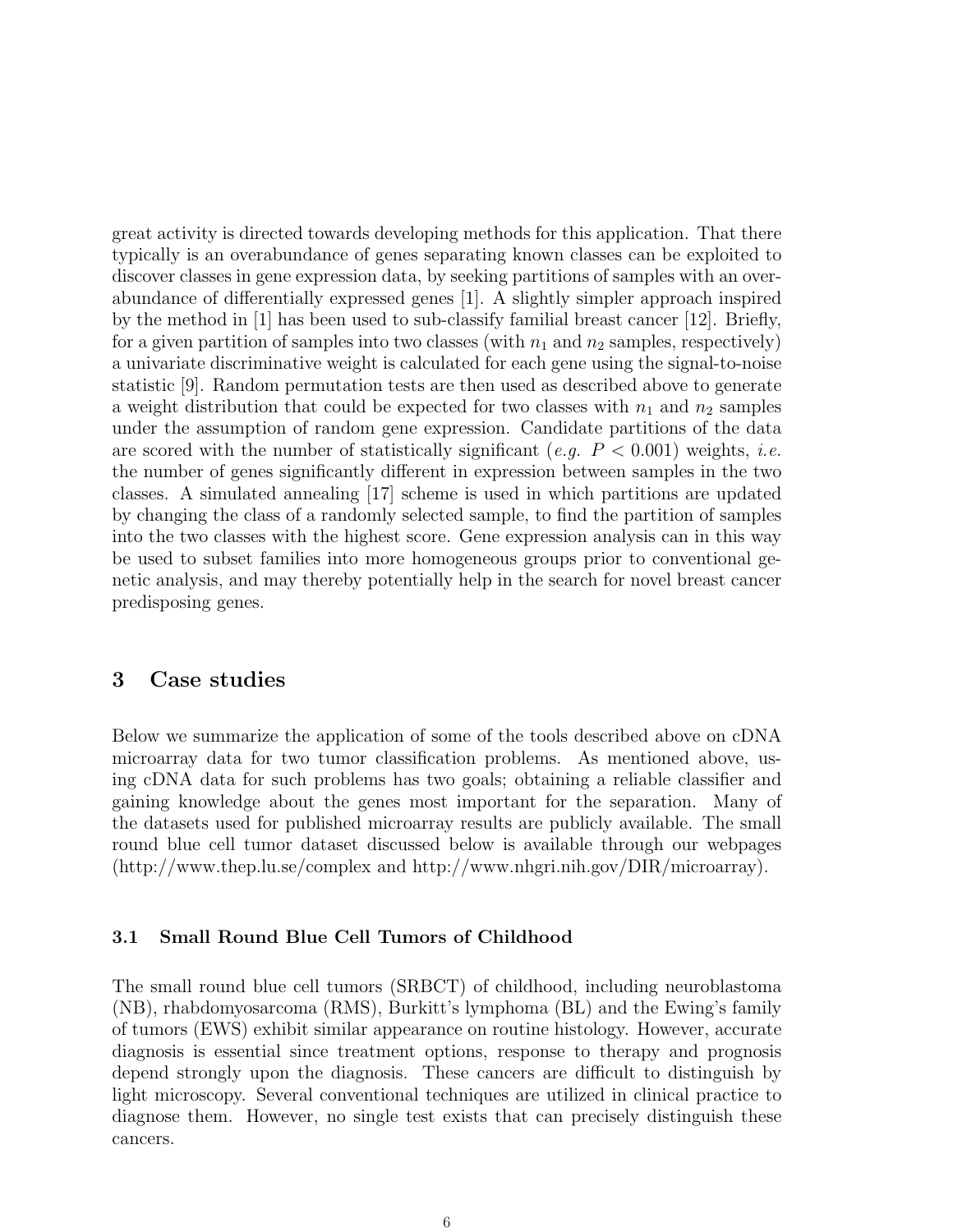The cDNA data originate from microarrays containing 6567 genes onto which 63 (training/validation) and 25 (blind test) samples were hybridized. The composition of the 63 samples used for training/validation are shown in Table 1.

As can be seen, the training samples include both tumor biopsy material and cell lines. The latter were added to improve the sample statistics. In principle, this might be dangerous since cell lines may not be representative of the disease in vivo, but in this case the underlying disease signals turned out to dominate the picture.

The number of genes was reduced to 2308 after filtering for a minimal level of expression. PCA further reduced the dimensionality of the inputs to 10 projections per sample, using the 10 dominant of the original 88 PCA eigenvectors. The binary encoding for the four possible outputs is also shown in Table 1.

A 3-fold cross-validation procedure was redone 1250 times giving rise to a total of 3750 MLP models, which correctly classified the 63-sample training set in 100% of the cases. When comparing the training with the validation set, all the models performed well based upon manual inspection, and there was no sign of "over-training".

We next determined the classification error with increasing numbers of the ranked genes from Eq. 1 in order of significance. The classification error rate was minimized to 0% for 96 genes, as can be seen in Fig. 3. Using only these 96 genes the models were re-calibrated and again correctly classified all 63 samples – a consistency check. Out of the 96 genes, roughly 50% have not been previously described as associated with these diseases. To be able to reject secondary choices for the classifications of samples as well as test samples that are significantly different from the samples used in training and validation, we proceeded as follows. A squared Euclidean distance between a sample and each disease category was computed between the predicted outputs and an ideal classification, normalized such that it was unity between disease categories. Using 1250 MLP models for each validation sample we constructed for each disease category an empirical probability distribution for the distances. From these distributions we calculated the distance corresponding to the 95 percentile (see Fig. 4), outside which we did not diagnose samples.

The diagnostic classification capabilities of the models were tested on a set of 25 blinded samples. These contained 6 EWS, 7 RMS, 7 NB and 3 BL (mostly tumors with some cell lines), as well as 5 non-SRBCT (muscle tissues and three cancer cell lines). The latter samples were used to test the ability of the models to reject a diagnosis. Using the 3750 models calibrated with the 96 genes, we correctly classified 100% of the 20 SRBCT test samples (see Fig 4). All five of the non-SRBCTs were confidently excluded from any of the four diagnostic categories. The sensitivity of the MLP models for diagnostic classification was for EWS 93%, for RMS 96% and for both NB and BL 100%. The specificity was 100% for all four diagnostic categories. In addition, hierarchical clustering using Pearson correlation and average linkage using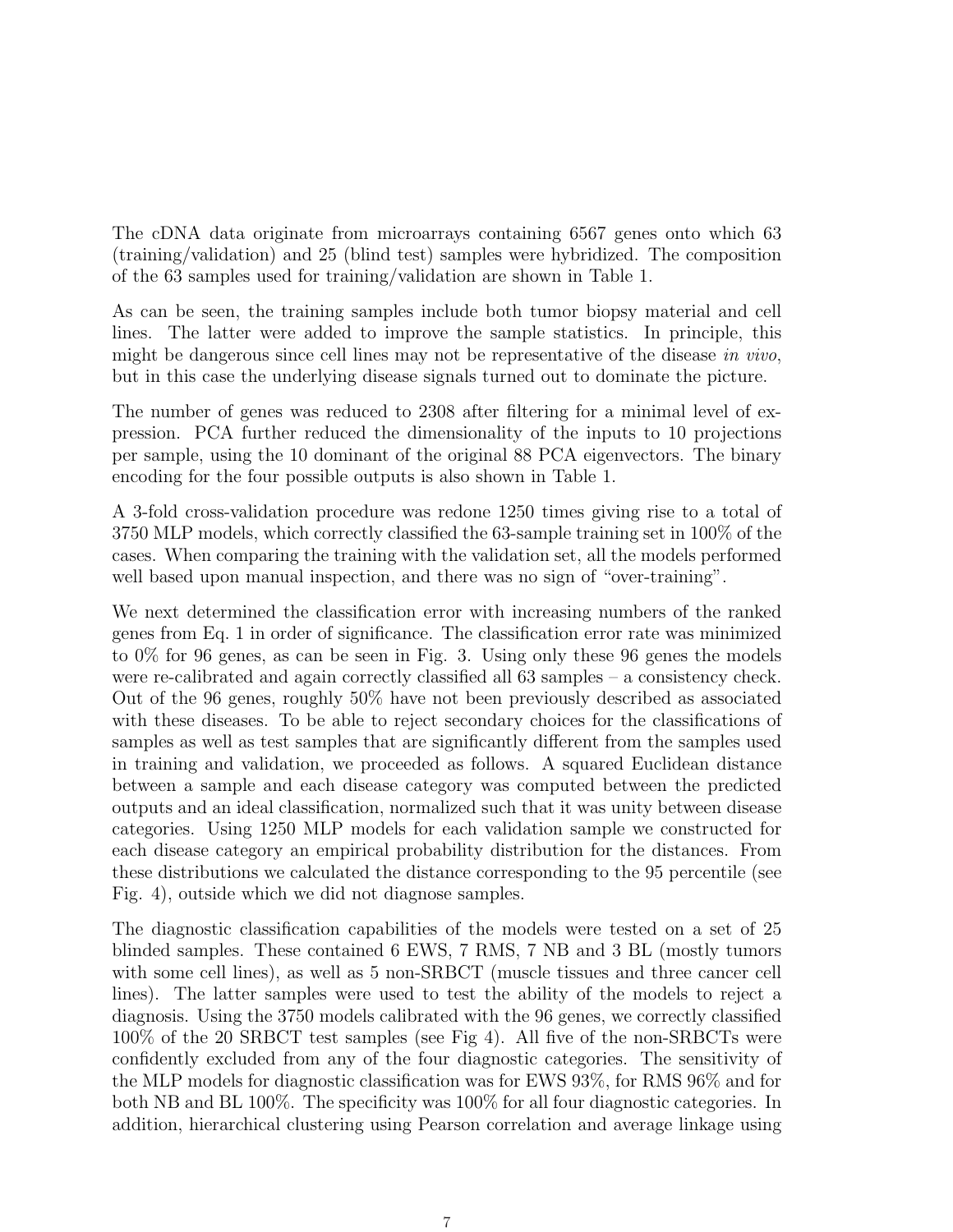the 96 genes identified from the models correctly classified all 20 of the test samples (see Fig. 5). This is not the case if hierarchical clustering is performed on all the genes. If the sum over outputs  $(i)$  is excluded in Eq. 1 the sensitivity can be calculated for each cancer category individually. In this way we also ranked the genes according to their importance for the classification of each category separately.

## 3.2 Breast Cancer Estrogen Receptor Status

Estrogens are important regulators in the development and progression of breast cancer and regulate gene expression via estrogen receptor alpha (ER), which can be encoded as "on" or "off"; ER+ and ER− respectively. Since approximately twothirds of all breast cancers are ER+ at the time of diagnosis, the expression of the receptor has important implications for their biology. The ER-status of cells can be measured by standard biochemical methods.

cDNA images of lymph node-negative sporadic breast tumors were studied with respect to ER status using 6768 cDNA clones in [10] with the sample composition shown in Table 2.

The main objective is to see how well the ER status can be predicted from gene expression profiles and to identify the genes involved in this classification. In the latter context it is also interesting to remove top genes from the ranking list to investigate how "deep" the ER pathways are, i.e. how many other genes that are affected by the ER status.

To this end, we proceeded very much like in the SRBCT case above. After filtering 3389 genes remained. The 8 largest PCA components were kept for further processing. MLP models with 8 inputs, 4 hidden units and 1 output unit were calibrated with 3 fold cross validations performed 200 times yielding a total of 600 models. Thereafter, sensitivities (Eq. 1) were computed and the genes ranked accordingly.

With the extracted top 100 genes forming the input for another and final calibration, all 47 samples were correctly classified in the validation phase. The output values from the MLP committee is shown for all (training/validation) 47 samples in Fig. 6. The majority of the samples, in both groups, obtained output values close to either 0 or 1, with little variance between the output results from the different models – a clear separation between ER+ and ER− tumors. An interesting issue is to what extent ER+ and ER− tumors can be separated when excluding top genes on the ranking list. To test this, a series of classifications using different sets of 100 genes was done, starting from the top of the discriminator list by excluding the top 50 genes and following this by the stepwise exclusion of 50 additional genes for every classification (i.e. excluding the top 50, 100, 150, 250, 300 genes, respectively). The number of correctly classified samples and the Receiver Operator Characteristic (ROC) [11]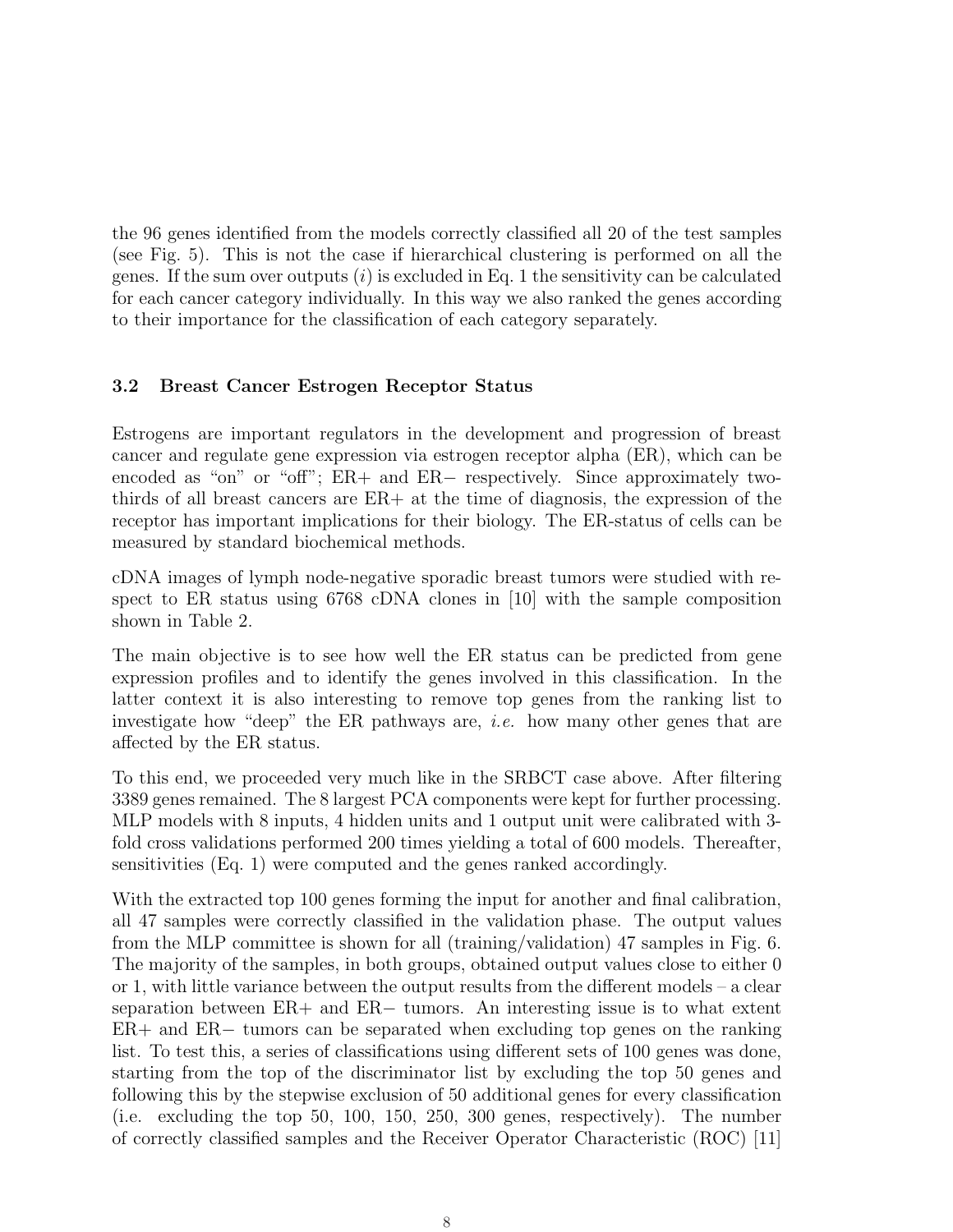area for the predictions of both the 47 tumors in the validation set as well as the 11 blind test tumors are shown in Table 3. The ROC area is the probability that for a randomly chosen pair of samples, one belonging to and one not belonging to a category, the one belonging to the category is the one with the closest distance to the ideal for that particular category.

Although the success of the predictions declined when using genes lower down on the discriminator list, the network performance was still fairly good (see Table 3 and Fig. 7). Hence, the ER has a "deep" pathway and its status more or less defines a very distinct and broad genotype. Using a classifier together with a sensitivity measure to establish such a feature is an appealing and useful approach.

## 4 Summary and Outlook

A brief introduction to analysis of cDNA microarray data has been given, with emphasis on tumor classification methods.

Using PCA as a preprocessor to committees of MLP models turns out to provide powerful classifiers. When applying a sensitivity measure to the calibrated models, valuable insights into the underlying biology can be obtained.

In two case studies, small round blue cell tumors (SRBCT) of childhood and the estrogen receptor (ER) status of breast cancer, impressive performance on "blind test" sets were obtained. In addition, novel genes in this context were obtained for SRBCT and remarkable pathway depths were discovered for ER.

The studies above should be considered as "first generation" ones with limited sample sizes. Yet, the results are convincing. With  $O(1000)$  samples, it should be feasible to further disentangle the diseases and, very importantly, to predict clinical outcomes for various therapies. Using microarray technology together with advanced data mining tools is likely to be routine clinical practice in a not too distant future.

The focus has been on clinical situations, which are limited to static data. Hence, from a biology standpoint only correlation type conclusions can be drawn. Understanding causal dependencies among the genes requires time course measurements, which is feasible with cell lines. For model systems like yeast such investigations are now quite mature (see *e.g.* [6]).

#### Acknowledgments

This work was in part supported by the Swedish Foundation for Strategic Research, the Swedish Research Council and the Knut and Alice Wallenberg Foundation through the SWEGENE consortium.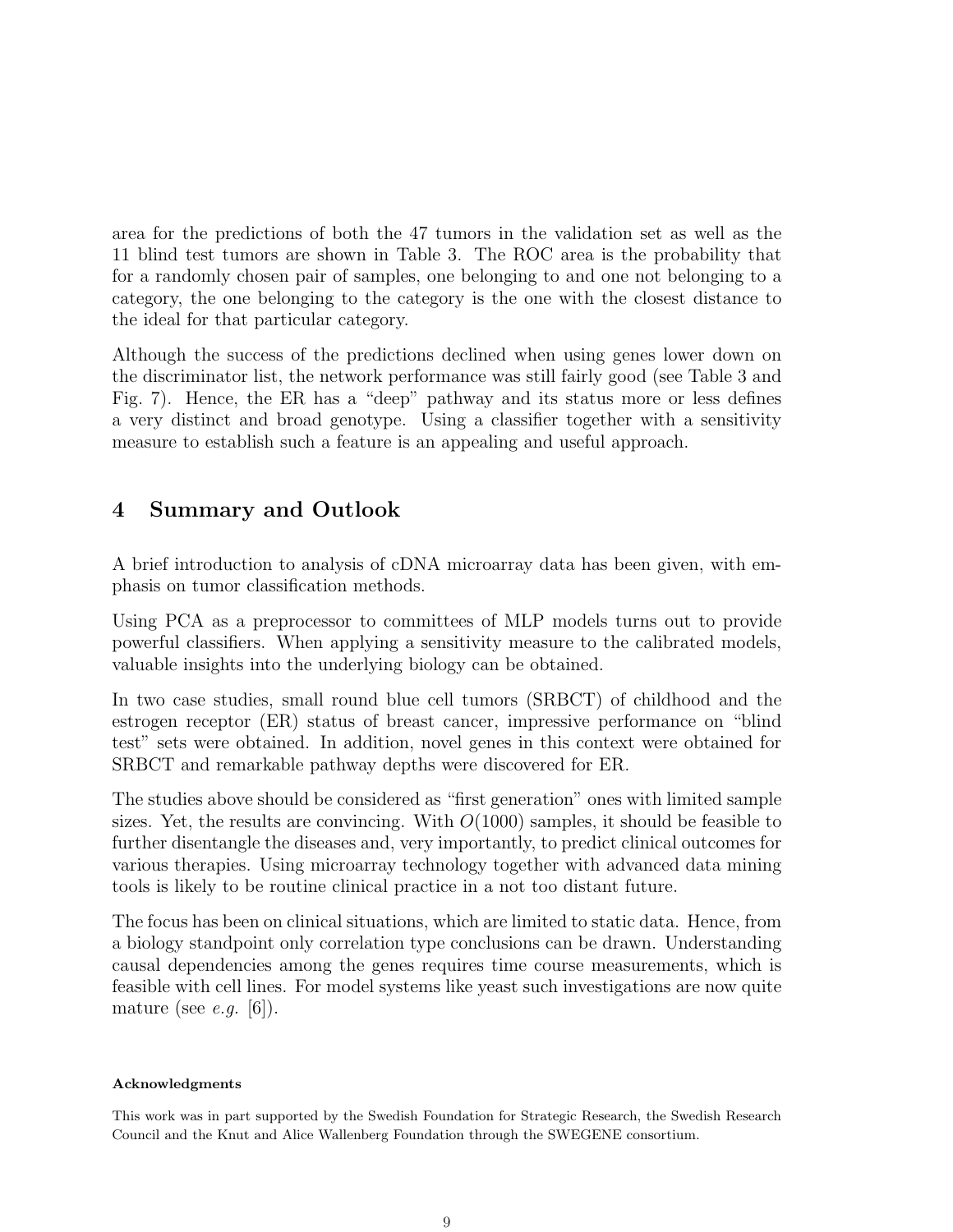## References

- [1] A. Ben-Dor, N. Friedman, Z. Yakhini. Class discovery in gene expression data. In: T. Lengauer, D. Sankoff, S. Istrail, P. Pevzner and M. Waterman, eds., Proc 5th Annual International Conference on Computational Molecular Biology (RECOMB). ACM Press, New York, 2001.
- [2] S. Bilke. Shuffling yeast gene expression data, LU TP 00-18 2000, http://www.thep.lu.se/complex/publications.html.
- [3] M. Bittner, P. Meltzer, Y. Chen, Y. Jiang, E. Seftor, M. Hendrix, M. Radmacher, R. Simon, Z. Yakhini, A. Ben-Dor, N. Sampas, E. Dougherty, E. Wang, F. Marincola, C. Gooden, J. Lueders, A. Glatfelter, P. Pollock, J. Carpten, E. Gillanders, D. Leja, K. Dietrich, C. Beaudry, M. Berens, D. Alberts, V. Sondak, N. Hayward, J. Trent. Molecular classification of cutaneous malignant melanoma by gene expression profiling, Nature 2000;406:536-540.
- [4] M.P. Brown, W.N. Grundy, D. Lin, N. Cristianini, C. Walsh Sugnet, T.S. Furey, M. Ares, Jr., D. Haussler. Knowledge-based analysis of microarray gene expression data by using support vector machines, Proc. Natl. Acad. Sci. USA 2000;97:262-267.
- [5] Y. Chen, V. Kamat, E.R. Dougherty, M.L. Bittner, P.S. Meltzer, J.M. Trent. Ratio statistics of gene expression levels and applications to microarray data analysis, Bioinformatics 2002;18:1207-1215.
- [6] F. Devaux, P. Marc, C. Jacq. Transcriptome, transcription activators and microarrays, FEBS Letters 2001:498:140-144.
- [7] M.B. Eisen, P.T. Spellman, P.O. Brown, D. Botstein. Cluster analysis and display of genomewide expression patterns, Proc. Natl. Acad. Sci. USA 1998;95:14863-14868.
- [8] T.S. Furey, N. Cristianini, N. Duffy, D.W. Bednarski, M. Schummer, D. Haussler. Support vector machine classification and validation of cancer tissue samples using microarray expression data, Bioinformatics 2000;16:906-914.
- [9] T.R. Golub, D.K. Slonim, P. Tamayo, C. Huard, M Gaasenbeek, J.P. Mesirov, H. Coller, M.L. Loh, J.R. Downing, M.A. Caligiuri, C.D. Bloomfield, E.D. Lander. Molecular classification of cancer: class discovery and class prediction by gene expression monitoring, Science 1999;286:531-537.
- [10] S. Gruvberger, M. Ringnér, Y. Chen, S. Panavally, L.H. Saal, Å. Borg, M. Fernö, C. Peterson, P.S. Meltzer. Estrogen receptor status in breast cancer is associated with remarkably distinct gene expression patterns, Cancer Res. 2001;61:5979-5984.
- [11] J.A. Hanley, B.J. McNeil. The meaning and use of the area under the receiver operating characteristic (ROC) curve, Radiology 1982;143:29-36.
- [12] I. Hedenfalk, M. Ringnér, A. Ben-Dor, Z. Yakhini, Y. Chen, G. Chebil, R. Ach, H. Olsson, N. Loman, P.S. Meltzer, A. Borg, J. Trent. Molecular classification of familial non- $BRCA1/2$ Breast Cancer, submitted to Proc. Natl. Acad. Sci. USA.
- [13] International Human Genome Sequencing Consortium. Initial sequencing and analysis of the human genome, Nature 2001;409:860-921.
- [14] M.K. Kerr, G.A. Churchill. Bootstrapping cluster analysis: Assessing the reliability of conclusions from microarray experiments, Proc. Natl. Acad. Sci. USA 2001;98:8961-8965.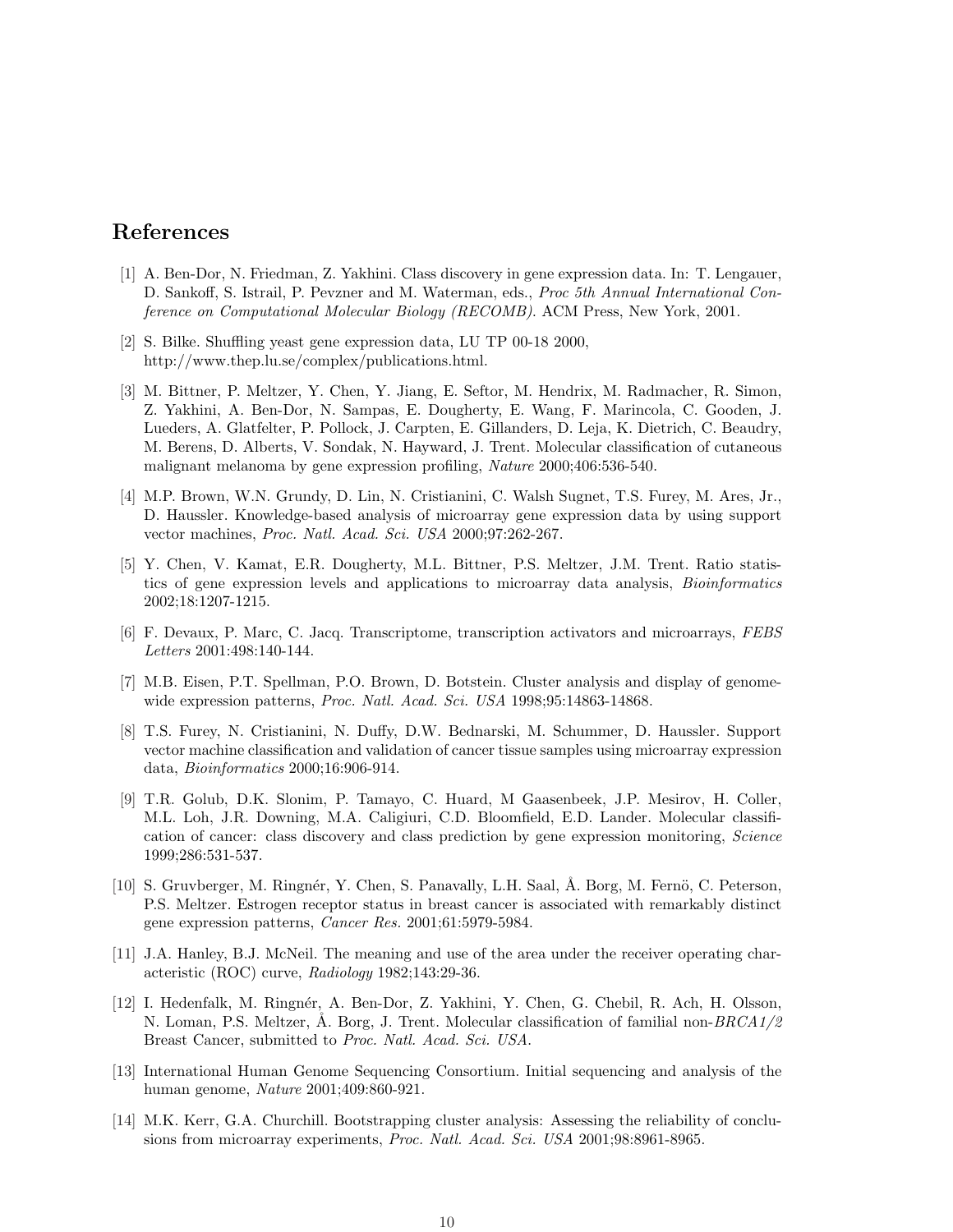- [15] J. Khan, R. Simon, M. Bittner, Y. Chen, S.B. Leighton, T. Pohida, P.D. Smith, Y. Jiang, G.C. Gooden, J.M. Trent, P.S. Meltzer. Gene expression profiling of alveolar rhabdomyosarcoma with cDNA microarrays, Cancer Res. 1998;58:5009-5013.
- [16] J. Khan, J.S. Wei, M. Ringn´er, L.H. Saal, M. Ladanyi, F. Westermann, F. Berthold, M. Schwab, C.R. Atonescu, C. Peterson, P.S. Meltzer. Classification and diagnostic prediction of cancers using gene expression profiling and artificial neural networks, Nat. Med. 2001;7:673-679.
- [17] S. Kirkpatrick, C. Gelatt, M. Vecchi. Optimization by simulated annealing, Science 1983;220:671-680.
- [18] P.J.G. Lisboa, A.R. Mehridehnavi. Sensitivity methods for variable selection using the MLP. In: International Workshop for Neural Networks for Identification, Control, Robotics and Signal Processing, Venice. IEEE-Computer Society Press, 1996.
- [19] D.J. Lockhart, H. Dong, M.C. Byrne, M.T. Follettie, M.V. Gallo, M.S. Chee, M. Mittmann, C. Wang, M. Kobayashi, H. Horton, E.L. Brown. Expression monitoring by hybridization to high-density oligonucleotide arrays, Nat. Biotechnol. 1996;14:1675-1680.
- [20] C.M. Perou, T. Sørlie, M.B. Eisen, M. van de Rijn, S.S. Jeffrey, C.A. Rees, J.R. Pollack, D.T. Ross, H. Johnsen, L.A. Akslen, Ø. Fluge, A. Pergamenschikov, C. Williams, S. X. Zhu, P.E. Lønning, A-L. Børresen-Dale, P.O. Brown, D. Botstein. Molecular portraits of human breast tumours, Nature 2000;406,747-752.
- [21] D. Pinkel, R. Segraves, D. Sudar, S. Clark, I. Poole, D. Kowbel, C. Collins, W-L. Kuo, C. Chen, Y. Zhai, S.H. Dairkee, B-M. Ljung, J.W. Gray, D.G. Albertson. High resolution analysis of DNA copy number variation using comparative genomic hybridization to microarrays, Nat. Genet. 1998;20:207-211.
- [22] J. Quackenbush. Computational analysis of microarray data, Nat. Rev. Genet. 2001;2:418-427.
- [23] S. Ramaswamy, P. Tamayo, R. Rifkin, S. Mukherjee, C-H. Yeang, M. Angelo, C. Ladd, M. Reich, E. Latulippe, J.P. Mesirov, T. Poggio, W. Gerald, M. Loda, E.S. Lander, T.R. Golub. Multiclass cancer diagnosis using tumor gene expression signatures, Proc. Natl. Acad. Sci. USA 2001;98:15149-15154.
- [24] M. Schena, D. Shalon, R.W. Davis, P.O. Brown. Quantitative monitoring of gene expression patterns with a complementary DNA microarray, Science 1995;270:467-470.
- [25] A.I. Su, J.B. Welsh, L.M. Sapinoso, S.G. Kern, P. Dimitrov, H. Lapp, P.G. Schultz, S.M. Powell, C.A. Moskaluk, H.F. Frierson, Jr., G.M. Hampton. Molecular classification of human carcinomas by use of gene expression signatures, Cancer Res. 2001;61,7388-7393.
- [26] P. Tamayo, D. Slonim, J. Mesirov, Q. Zhu, S. Kitareewan, E. Dmitrovsky, E.S. Lander, T.R. Golub. Interpreting patterns of gene expression with self-organizing maps: methods and applications to hematopoietic differentiation, Proc. Natl. Acad. Sci. USA 1999;96:2907-2912.
- [27] S. Tavazoie, J.D. Hughes, M.J. Campbell, R.J. Cho and G.M. Church. Systematic determination of genetic network architecture, Nat. Genet. 1999;22:281-285.
- [28] O. Troyanskaya, M. Cantor, G. Sherlock, P. Brown, T. Hastie, R. Tibshirani, D. Botstein, R.B. Altman. Missing value estimation methods for DNA microarrays, Bioinformatics 2001;17:520- 525.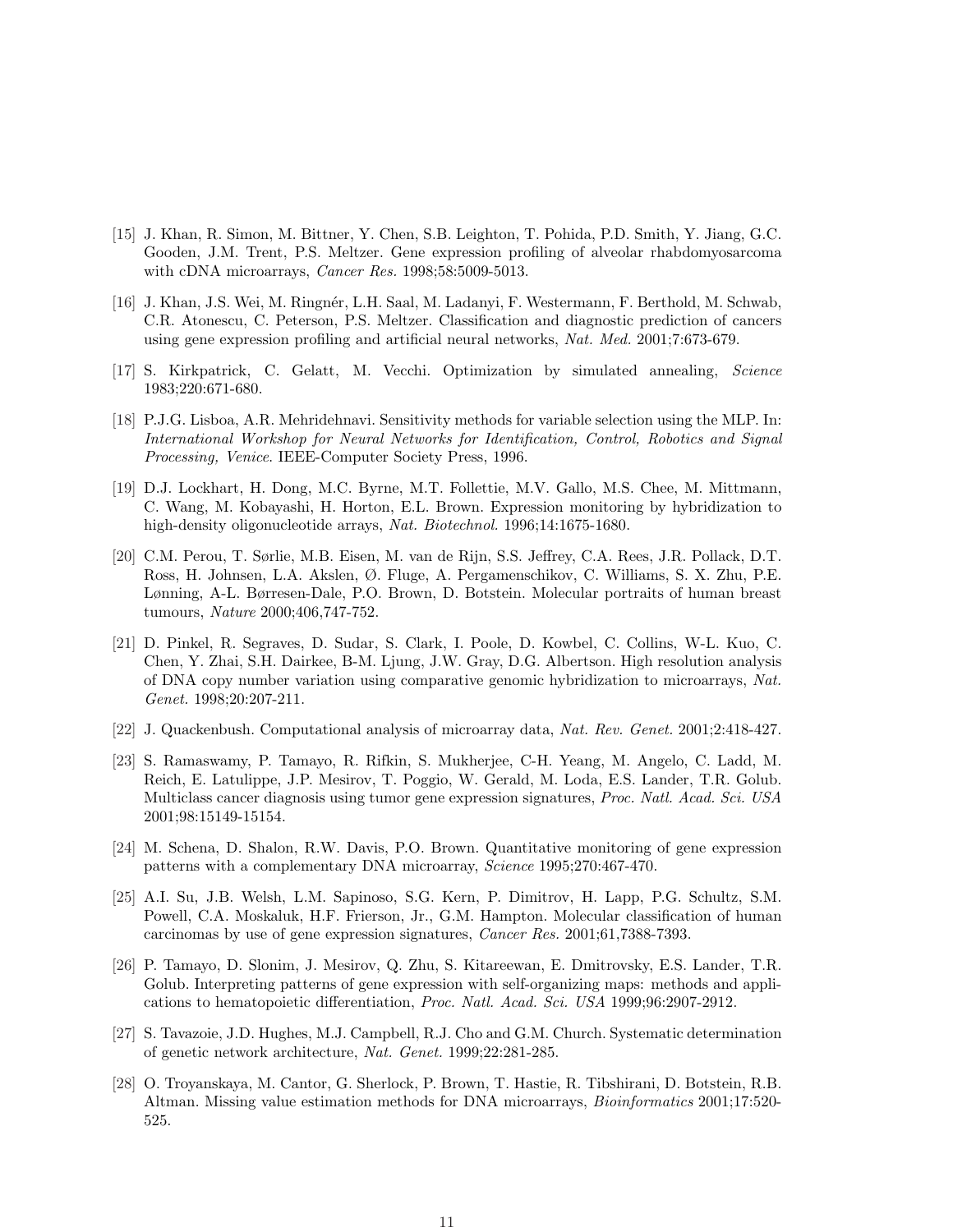|                                | Category                   |           |                 | Samples MLP Encoding |
|--------------------------------|----------------------------|-----------|-----------------|----------------------|
| ΒL                             | Burkitt's Lymphoma         |           | 8               | 1000                 |
| <b>EWS</b>                     | Ewing's Sarcoma            | tumor     | 13              | 0100                 |
|                                |                            | cell-line | 10              |                      |
| NB.                            | Neuroblastoma              |           | 12              | 0010                 |
| <b>RMS</b>                     | Rhabdomyosarcoma           | tumor     | 10              | 0001                 |
|                                |                            | cell-line | 10              |                      |
|                                | Total:                     |           | 63              |                      |
|                                | Blind Tests <sup>a</sup> : |           | 25              |                      |
| $a_{m1}$<br>$\cdot$ 1 $\alpha$ |                            |           | 1.1<br>$\cdots$ |                      |

The 25 blind tests were provided after completed calibrations.

Table 1: Composition of the SRBCT data set.

| Category            | Samples |
|---------------------|---------|
| $ER+$               | 23      |
| $ER-$               | 24      |
| Total:              | 47      |
| <b>Blind Tests:</b> | 11      |

Table 2: Composition of the estrogen receptor status data set.

| Genes               | $\rm Correct^a$ | ROC Area  |
|---------------------|-----------------|-----------|
| $1 - 100$           | 11              | $100.0\%$ |
| 51-150              | 9               | 100.0%    |
| 101-200             | 11              | 100.0%    |
| 151-250             | 9               | 100.0%    |
| 201-300             | 11              | 100.0%    |
| 251-350             | 9               | 93.3%     |
| 301-400             | 8               | 96.7%     |
| Random <sup>b</sup> | 5.5             | 53.0%     |
|                     |                 |           |

 $a$ Out of a total of 11.

 $b<sup>b</sup>$ 100 random genes from top 401-3389.

Table 3: Number of correctly classified blind test samples.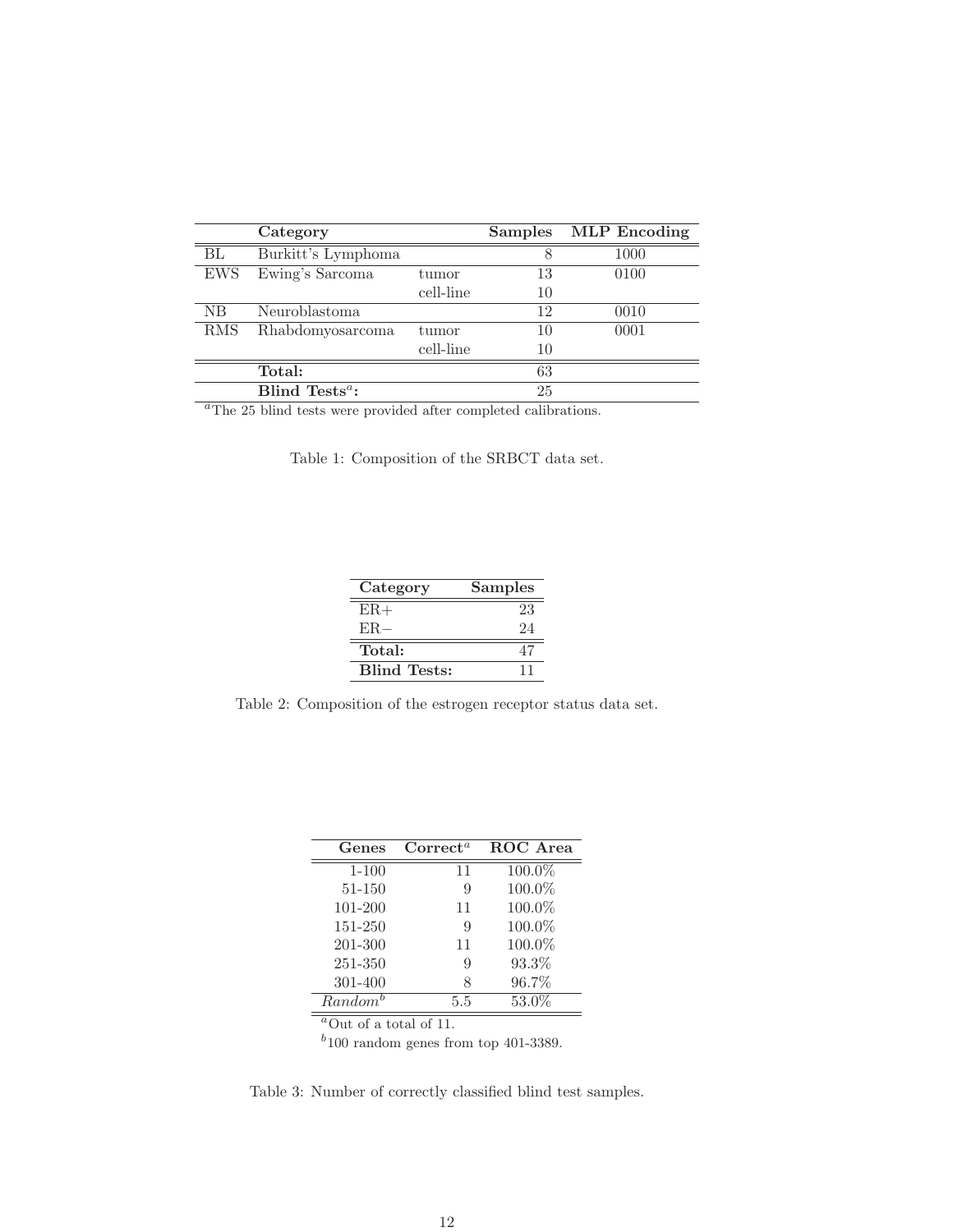

Figure 1: The cDNA microarray preparation process.



Figure 2: Example of (part of) a cDNA microarray slide. Red, yellow and green indicate over-, similar and under-expression of genes as compared to a reference sample.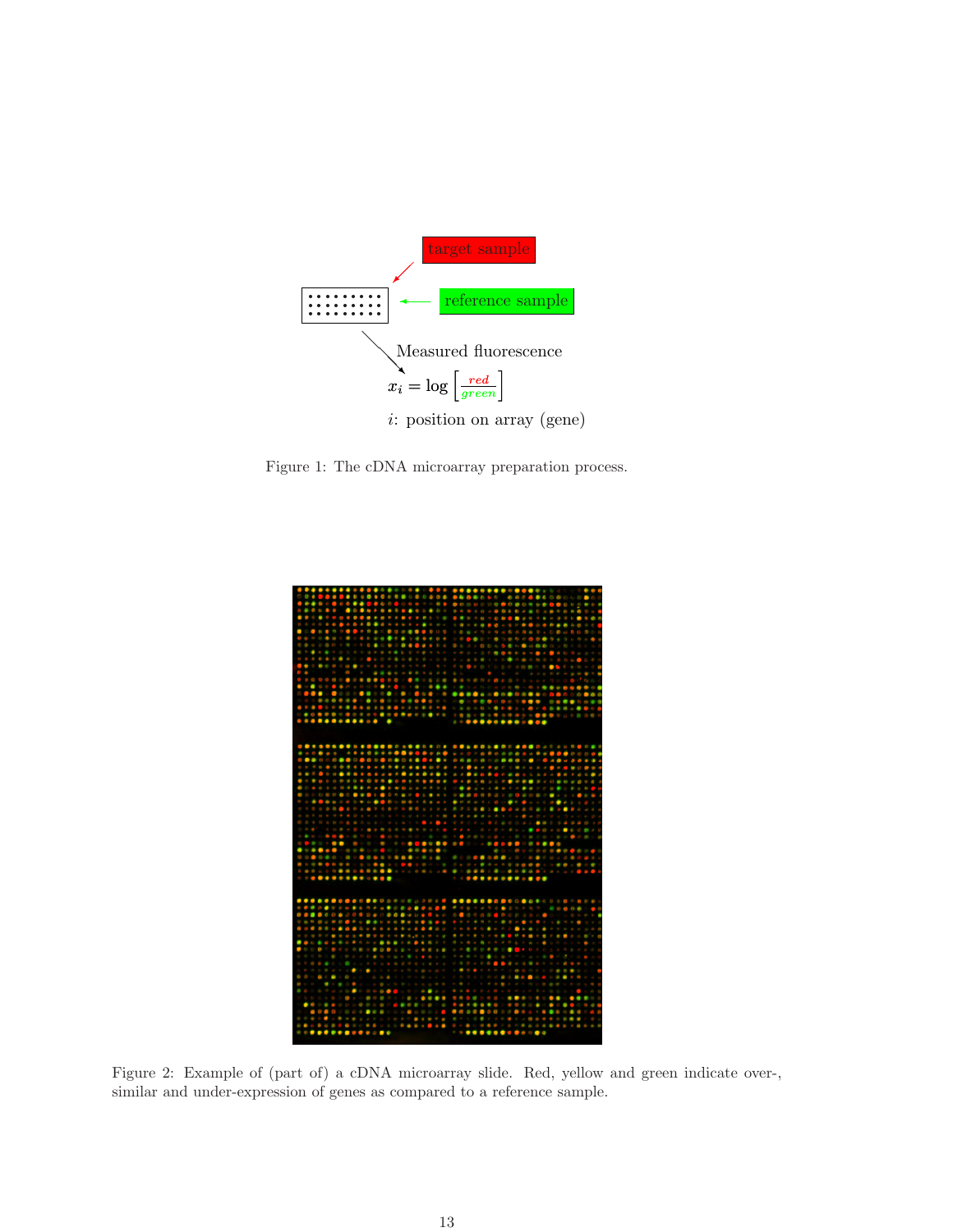

Figure 3: Number of mis-classified samples as a function of the number of top ranked genes used in the analysis. Reproduced with permission from [16]  $\odot$ 2001 Nature Publishing Group.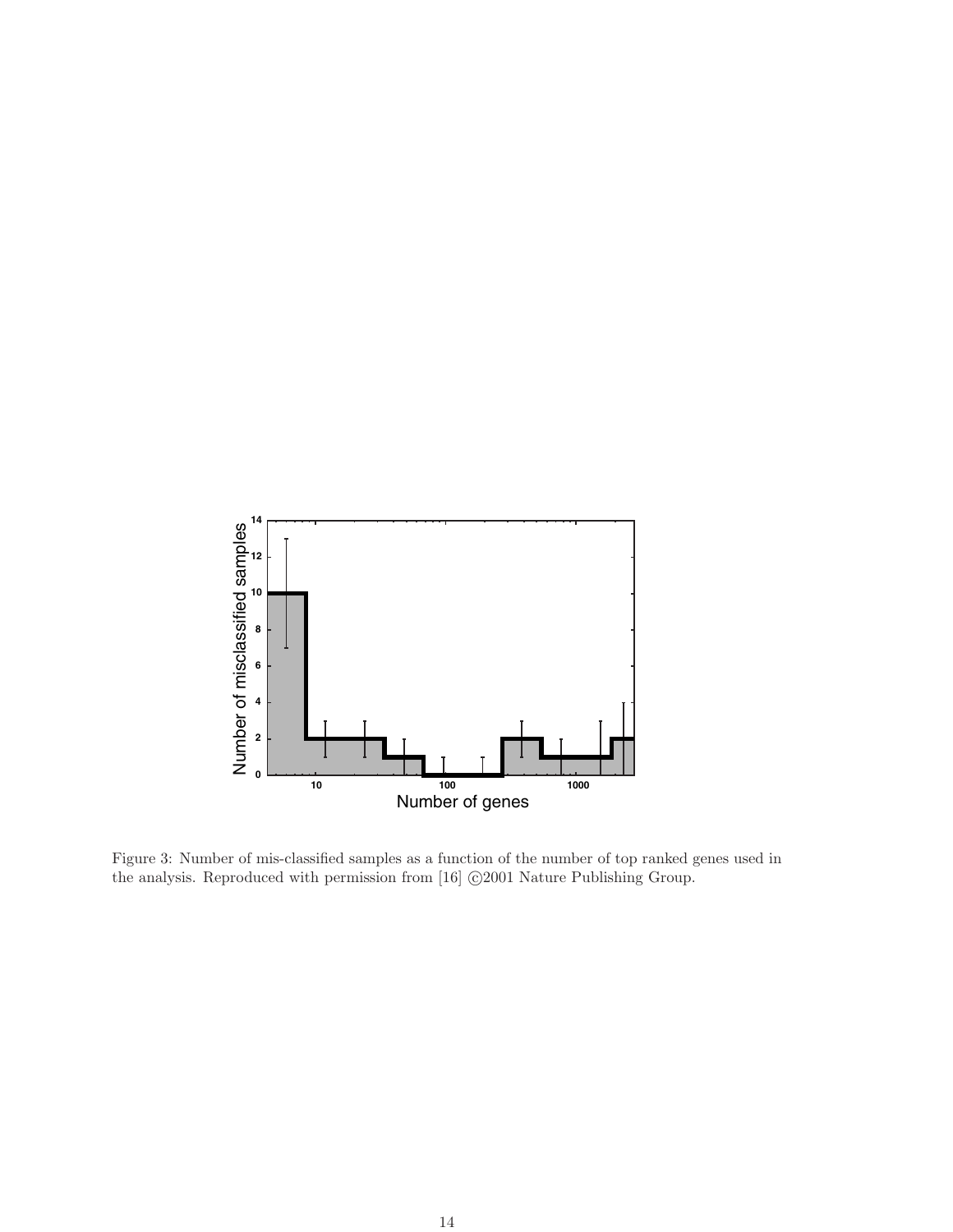

Figure 4: Distances from outputs for validation (squares) and test set (triangles) samples to ideal classifications. Each category is shown separately and the validation and test samples are separated by horisontal lines. Vertical lines denote the 95% percentile outside which samples are not diagnosed and black triangles represent the 5 non-SRBCT samples. Reproduced with permission from [16] °c 2001 Nature Publishing Group.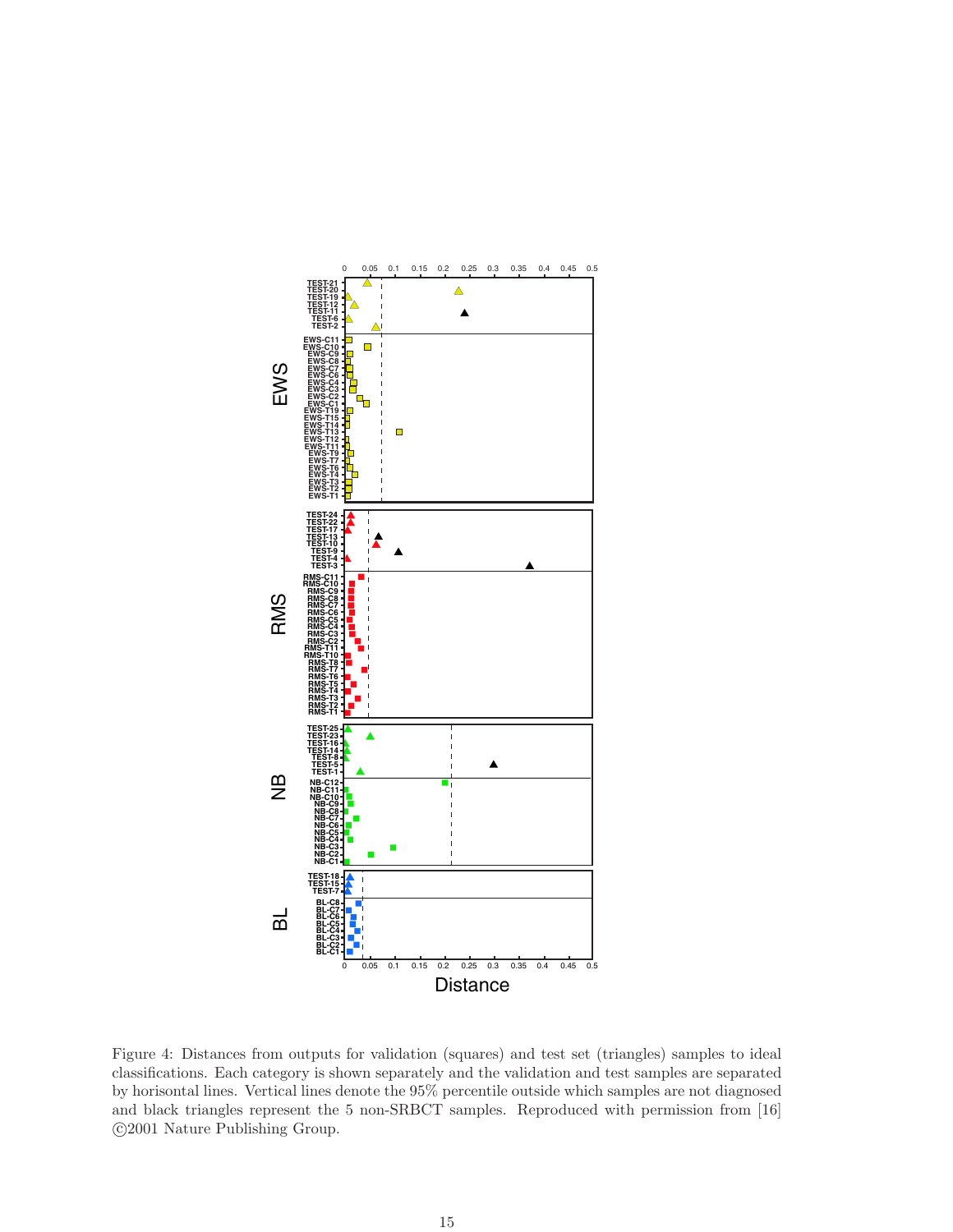

Figure 5: Hierarchical clustering of 63 SRBCT and 25 "blind test" samples using the top 96 genes. Reproduced with permission from [16]  $\odot$ 2001 Nature Publishing Group.